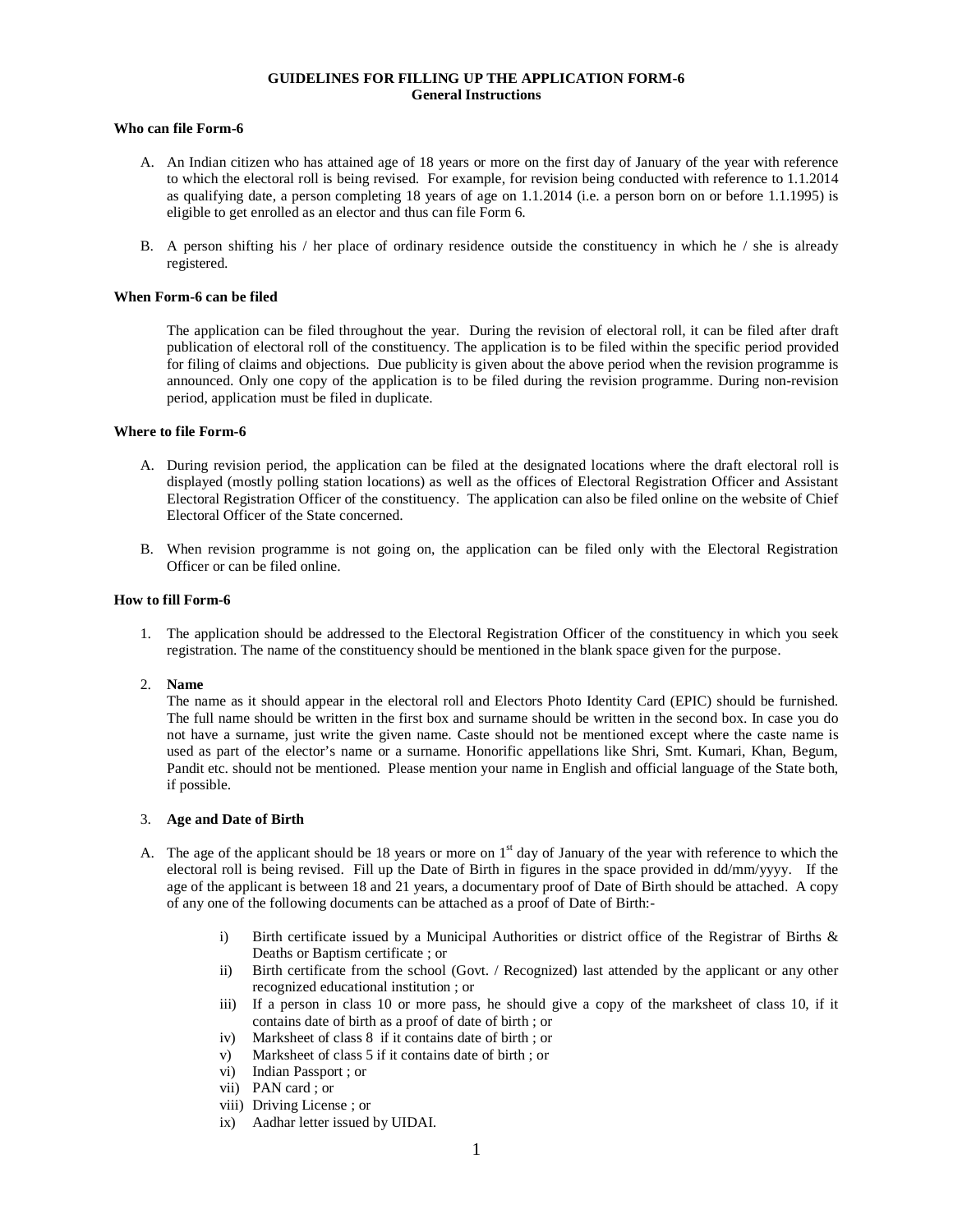- B. In case none of the above document is available, a declaration in prescribed format given in Annexure I (enclosed with the guidelines) made by either of the parents of the applicant (or by guru in case of an elector in transsexual category) can be given. In those cases where parental declaration is given as proof of age, the applicant will have to be present himself for verification before Booth Level Officer /Assistant Electoral Registration Officer / Electoral Registration Officer. Further, if none of the above document is available and neither of the parents is alive, the applicant can attach a certificate of his age given by a sarpanch of the concerned Gram Panchayat or by a member of the concerned Municipal Corporation / Municipal Committee.
- C. In cases where the applicant is more than 21 years and physically appears to be so to Booth Level Officer /Assistant Electoral Registration Officer / Electoral Registration Officer, declaration of age by him / her will be taken as proof of age and no documentary proof will be insisted on. The age should be indicated in years and completed months as on the qualifying date i.e.  $1<sup>st</sup>$  January, of the year with the reference to which electoral roll is being revised.

# 4. **Sex**

Write your sex in full in the space provided e.g. 'Male' / 'Female'. The applicants may indicate their sex as 'Other' where they do not want to be described as 'Male' or 'Female'.

## 5. **Place of Birth**

Please mention name of place like Village / Town, District, State.

## 6. **Relation's Name**

In case of an unmarried female applicant, name of Father / Mother is to be mentioned. In case of a married female applicant, name of Husband is to be mentioned. Strike out the inapplicable options in the column.

## 7. **Place of Ordinary Residence**

- A. Fill up the full and complete postal address including PIN code where you are ordinarily residing and want to get registered, in the space provided. A copy of any of the following documents should be attached as a proof of ordinary residence: -
	- (i) Bank / Kisan / Post Office current Pass Book ; or
	- (ii) Ration Card ; or
	- (iii) Passport ; or
	- (iv) Driving License ; or
	- (v) Income Tax Assessment Order ; or
	- (vi) Latest rent agreement ; or
	- (vii) Latest Water / Telephone / Electricity / Gas Connection Bill for that address, either in the name of the applicant or that of his / her immediate relation like parents etc. ; or
	- (viii) Any post / letter / mail delivered through Indian Postal Department in the applicant's name at the address of ordinary residence.
- B. In case of a homeless person, who does not possess any of the documents mentioned above, Booth Level Officer will visit the address given in Form 6 at night to ascertain that the homeless person actually sleeps at the place which is given as his address in Form 6. If the Booth Level Officer is able to verify that the homeless person actually sleeps at that place, no documentary proof of place of residence shall be necessary. Booth Level Officer must visit for more than one night for such verification.
- C. In case of a student residing at the place of study, in hostel or mess managed by the educational institutions or elsewhere will have the option to get himself / herself registered as elector at his / her native place with his / her parents or at the address of hostel / mess where he / she resident or the time being for pursuing his / her studies. The course pursued by the said students should be recognized by Central / State Governments / Boards / Universities / Deemed Universities and such courses should be of not less than 1 year's duration. Such student who wants to enroll himself / herself at the hostel / mess will have to attach a bonafide certificate (as per the specimen at Annexure II) from the Headmaster / Principal / Director / Registrar / Dean of the educational institution with Form 6.